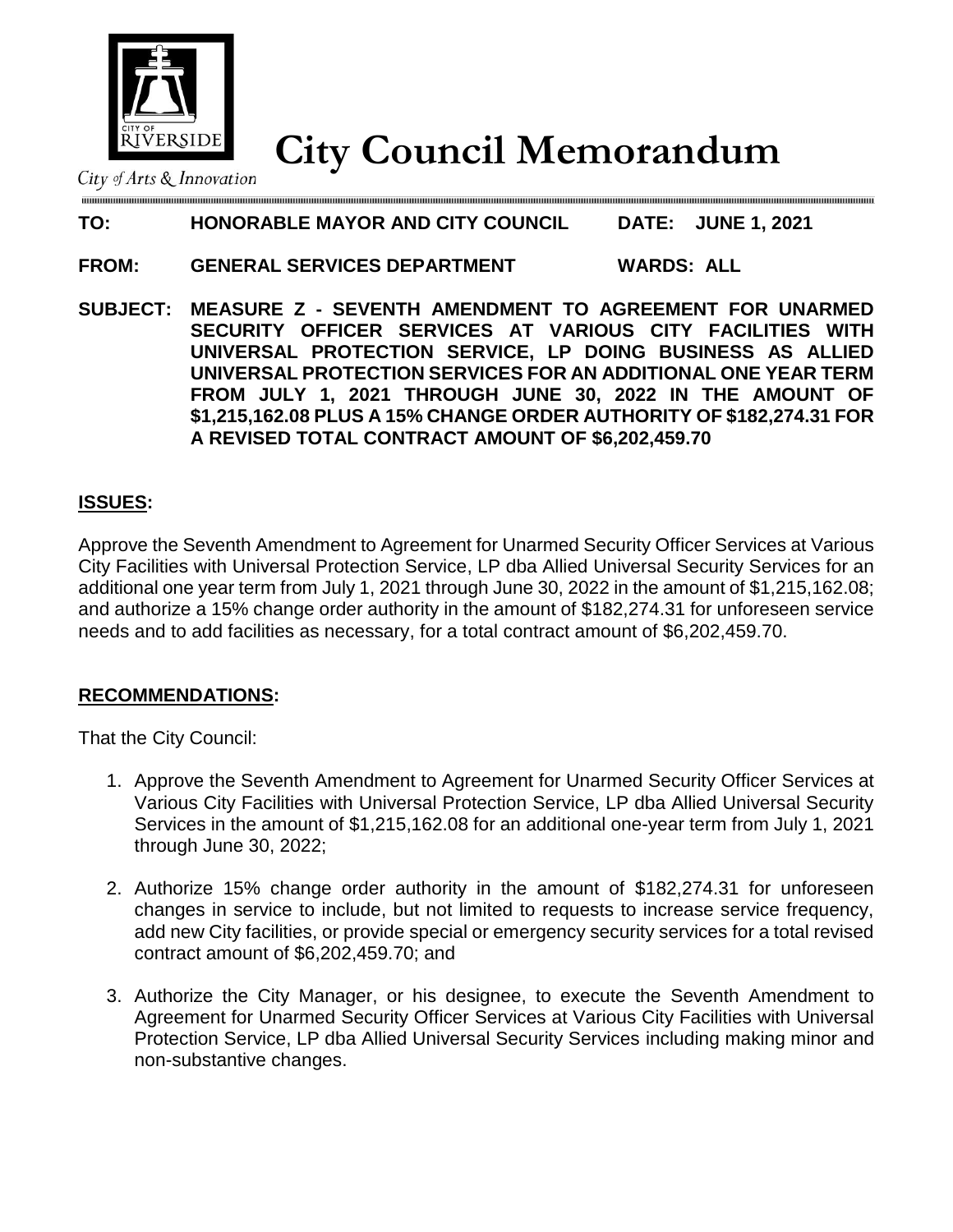#### **BACKGROUND:**

The General Services Department is responsible for Unarmed Security Officer Services at multiple City facilities.

On August 11, 2015, the City Council approved the Agreement for Unarmed Security Officer Services at Various City Facilities (Agreement) with Guardsmark, LLC for daytime Unarmed Security Officer Services at City Hall, Public Utilities Orange Square, Public Utilities Resource Center, Main Library, Eastside Library, Arlanza Library, the Riverside Metropolitan Museum, and after-hours services at the Corporation Yard and the Water Quality Control Plant, for a three year term in the amount of \$1,367,655, plus \$100,000 change order authority for a total contract amount of \$1,467,655. This approval included authorizing the City Manager, or his designee, to execute up to three one-year extensions of the agreement depending upon satisfactory contractor performance.

Guardsmark, LLC was subsequently acquired by Universal Protection Service, LP. On February 23, 2016, the City Council approved a First Amendment to the Agreement assigning all rights and obligations from Guardsmark GP, a subsidiary of Guardsmark, LLC, under the original agreement to Universal Protection Service, LP ("Universal") without changes to the value or length of service.

On September 27, 2016, the City Council approved a Second Amendment to add additional facilities and modify service at other facilities. There was no change in compensation, or any other terms associated with the Second Amendment.

On May 9, 2017, the City Council approved a Third Amendment to modify and/or add services at City facilities, and increased compensation in the amount of \$289,908.30, for a revised contract amount of \$1,757,563.30 with a 15% change order authority in the amount of \$263,634.50, for a total contract amount of \$2,021,197.80.

On June 12, 2018, the City Council approved a Fourth Amendment to extend services for one year at City facilities in the amount of \$696,419.72, for a revised contract amount of \$2,717,514.52 with a 15% change order authority in the amount of \$104,462.96, for a total contract amount of \$2,822,080.47.

On July 2, 2019, the City Council Approved the Fifth Amendment to Agreement for Unarmed Security Officer Services at Various City Facilities with Universal Protection Service, LP dba Allied Universal Security Services for an additional one year term through June 30, 2020 in the amount of \$798,201.62 for a revised contract amount of \$3,620,282.09; plus a 15% change order authority in the amount of \$119,730.24 for a total contract amount of \$3,740,012.34.

On August 18, 2020, the City Council Approved the Sixth Amendment to Agreement for Unarmed Security Officer Services at Various City Facilities with Universal Protection Service, LP dba Allied Universal Security Services for an additional one year term through June 30, 2021 in the amount of \$926,096.50 for a revised contract amount of \$4,666,108.84; plus a 15% change order authority in the amount of \$138,914.48 for a total contract amount of \$4,805,023.31.

#### **DISCUSSION:**

The General Services Department (General Services) is responsible for maintaining City facilities, including security services. The Unarmed Security Officer Services Agreement had one more option year remaining however, General Services elected to issue a Request for Proposal No. 1992 (RFP) to ensure the City received the most competitive pricing. On February 2, 2020,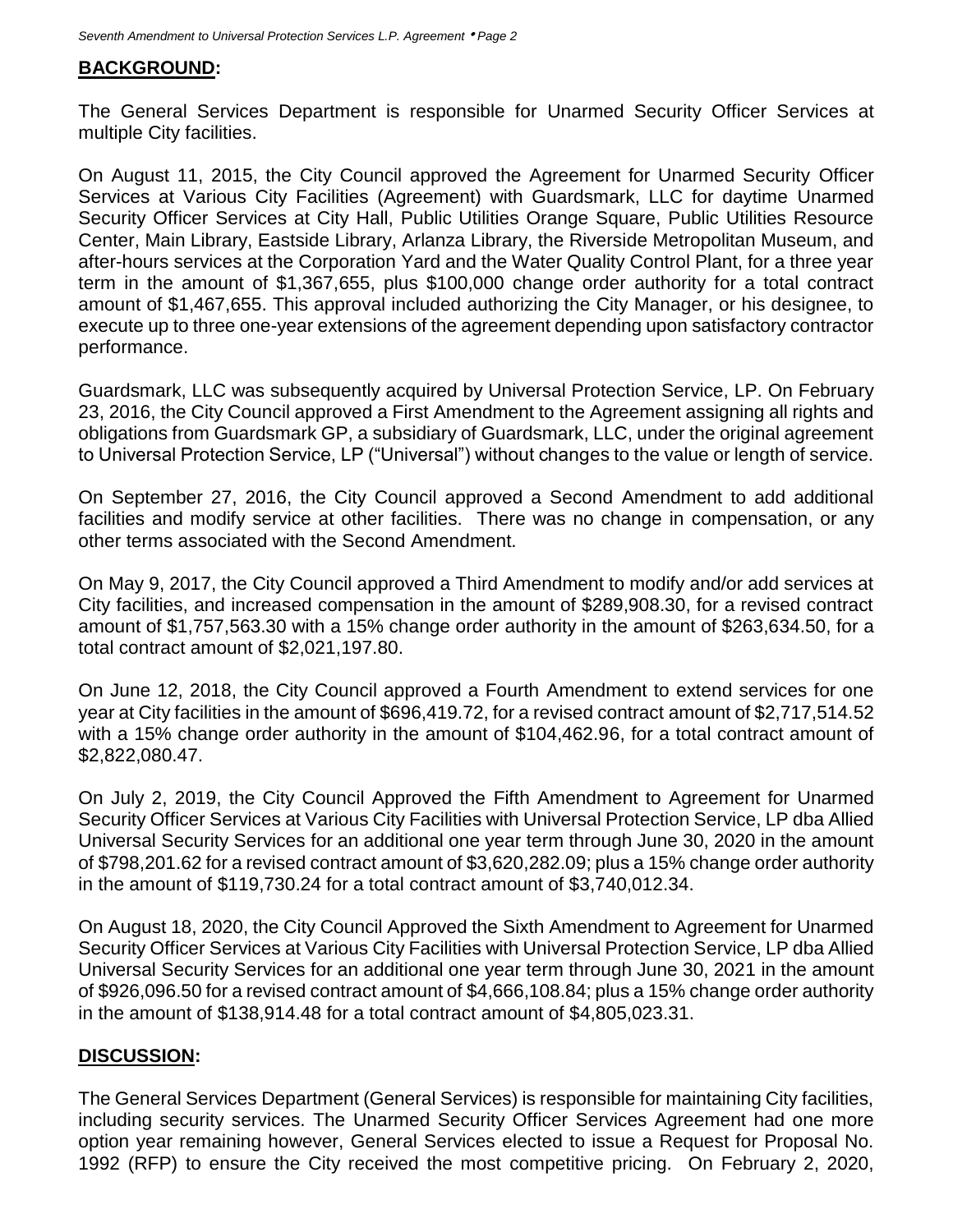General Services issued RFP No. 1992, soliciting qualified vendors to provide annual unarmed security services for various City facilities. A non-mandatory pre-proposal for Unarmed Security Officer Services meeting was held on February 11, 2020, and final proposals were due on April 29, 2020.

RFP No. 1992 received nine proposals, all of which were deemed responsive. A Selection Committee (Committee) was convened to review the proposals, consisting of representatives from the General Services, Fire, Library, Public Utilities, and Public Works departments. The proposals were evaluated and scored based on vendor experience, qualifications, proposed pricing, demonstrated ability and willingness to adhere to the time frames required for proposed services, and financial resources sufficient to maintain solvency while performing the services. The six highest scoring proposers were then invited to interview with the Committee on March 19, 2020.

After careful consideration, the Committee selected Universal Protection Service, LP of Santa Ana, California dba Allied Universal Security Services, as the most qualified responder to best meet the Unarmed Security Officer Services RFP requirements.

Staff determined the final option year's pricing of the current agreement was more competitive than the proposed pricing submitted in RFP No. 1992. Therefore, General Services opted to cancel RFP No. 1992 and exercised the sixth amendment for the last option year with Allied Universal Security Services. An RFP will be issued on or around January 2022 to procure Unarmed Security Officer Services for FY 2022/23 through FY 2024/25.

With the continued challenges of COVID-19 in mind, and where possible, the City has renewed existing contracts rather than seek new bids if the vendors honor their current pricing. Allied Universal Security Services' agreed to maintain the current Agreement pricing, other than the adjustment for the mandatory State minimum wage increase. The continuation of services falls within Purchasing Resolution 23256, Section 702(g), which states that competitive procurement through the informal and formal procurement process shall not be required "When Services can be Procured from a Contractor who offers the same or better price, terms and conditions as the Contractor previously offered as the Lowest Responsive Bidder under Competitive Procurement or negotiations conducted by the City or another public agency, provided that, in the opinion of the Manager, it is in the best interests of the City to do so". Allied Universal Security Services continues to be the most cost-efficient option as compared with the proposed pricing submitted in RFP No. 1992.

| <b>Agreement</b>            | Term                     | <b>Base/Revised</b><br>Cost | Change<br>Order | Total<br><b>Contract Amt</b> |
|-----------------------------|--------------------------|-----------------------------|-----------------|------------------------------|
| <b>Original Contract</b>    | 08/11/2015 to 06/30/2018 | \$1,367,655.00              | \$100,000.00    | \$1,467,655.00               |
| Second Amendment Name       |                          |                             |                 |                              |
| Change from Guardsmark to   | 08/11/2015 to 06/30/2018 | <b>NA</b>                   | NA              | <b>NA</b>                    |
| <b>Universal Protection</b> |                          |                             |                 |                              |
| <b>Third Amendment</b>      | 08/11/2015 to 06/30/2018 | 289,908.30<br>\$            | \$263,634.50    | \$2,021,197.80               |
| Fourth Amendment            | 07/01/2018 to 06/30/2019 | \$<br>696,419.72            | \$104,462.96    | \$2,822,080.47               |
| <b>Fifth Amendment</b>      | 07/01/2019 to 06/30/2020 | 798,201.62<br>\$            | \$119,730.24    | \$3,740,012.34               |
| Sixth Amendment             | 07/01/2020 to 06/30/2021 | 926,096.50<br>\$            | \$138,914.48    | \$4,805,023.31               |
| Seventh Amendment           | 07/01/2021 to 06/30/2022 | \$1,215,162.08              | \$182,274.31    | \$6,202,459.70               |
|                             |                          |                             |                 |                              |

The following table depicts costs of the Agreement under the current and amended terms.

The Purchasing Manager concurs the recommendation is in compliance with Purchasing Resolution No. 23256.